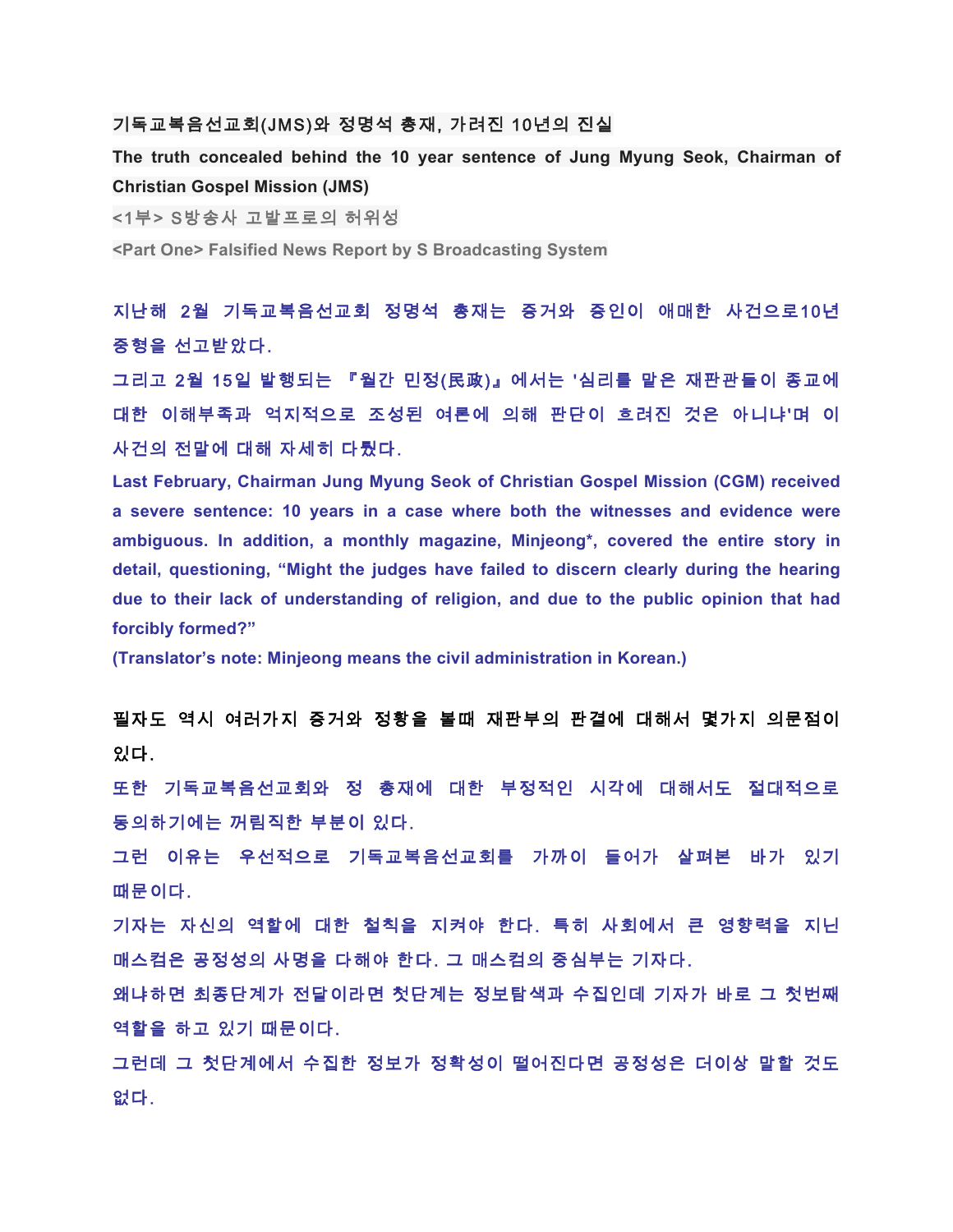# 그래서 기자는 정보의 사실여부를 완벽하게 확인하지 않고 이야기를 편집하는 정도의 기사를 써서는 안된다는 철칙을 절대 벗어나면 안된다.

**When considering the evidence and situation, I, the writer, also have a couple of questions about the verdict given by the Justice Department.**

**Additionally, with regards to the negative view about CGM and Chairman Jung, I cannot completely agree with it, as there is too much ambiguity. The reason is that I have gone into CGM and have closely observed the organization.** 

**Reporters must hold to the inviolable rule in their profession. The mass media that greatly influences society must especially do its best to promote fairness. The center of mass media are the reporters. It is because if the final step is reporting, the first step is searching and collecting information, and the reporters take the lead in that role.** 

**However, if the accuracy of the information collected is compromised in step one, then there is no need to talk about its fairness. That's why reporters must not break the inviolable rule; they must not just edit and write an article without thoroughly checking the validity of the information.** 

지난 2008년 루머에 불과했던 일명 <나훈아 사건>에서 나훈아는 기자회견을 직접 열어 본분을 다하지 못하는 기자들에게 이렇게 말하며 일침을 가했다.

'사실도 확인하지 않고 기사를 쓴 기자는 방조자고 잘못된 기사를 보고도 반박하는 기사를 내지 않은 기자는 방관자다.'

**In 2008, the so-called '***Na Hoon-a\* case'* **turned out to be only a rumor. Na Hoon-a opened a press conference and made it clear to the reporters who had not fulfilled their responsibilities, declaring, "The reporters who wrote articles without checking the facts are abettors, and the reporters who did not write a rebuttal article even after seeing the false articles are bystanders."**

**(Translator's note: Na Hoon-a is a famous Korean singer.)**

그동안 다른 언론사에서 기독교복음선교회와 정 총재에 대하여 비판적으로 써진 기사들. 의문점을 시원스럽게 해소시키기 어려운 재판부의 판결. 필자를 비롯하여 궁금해하는 독자들을 위해 그 해답을 향해 함께 한걸음씩 내딛어보는 입장에서 그 첫번째 기사를 시작해본다.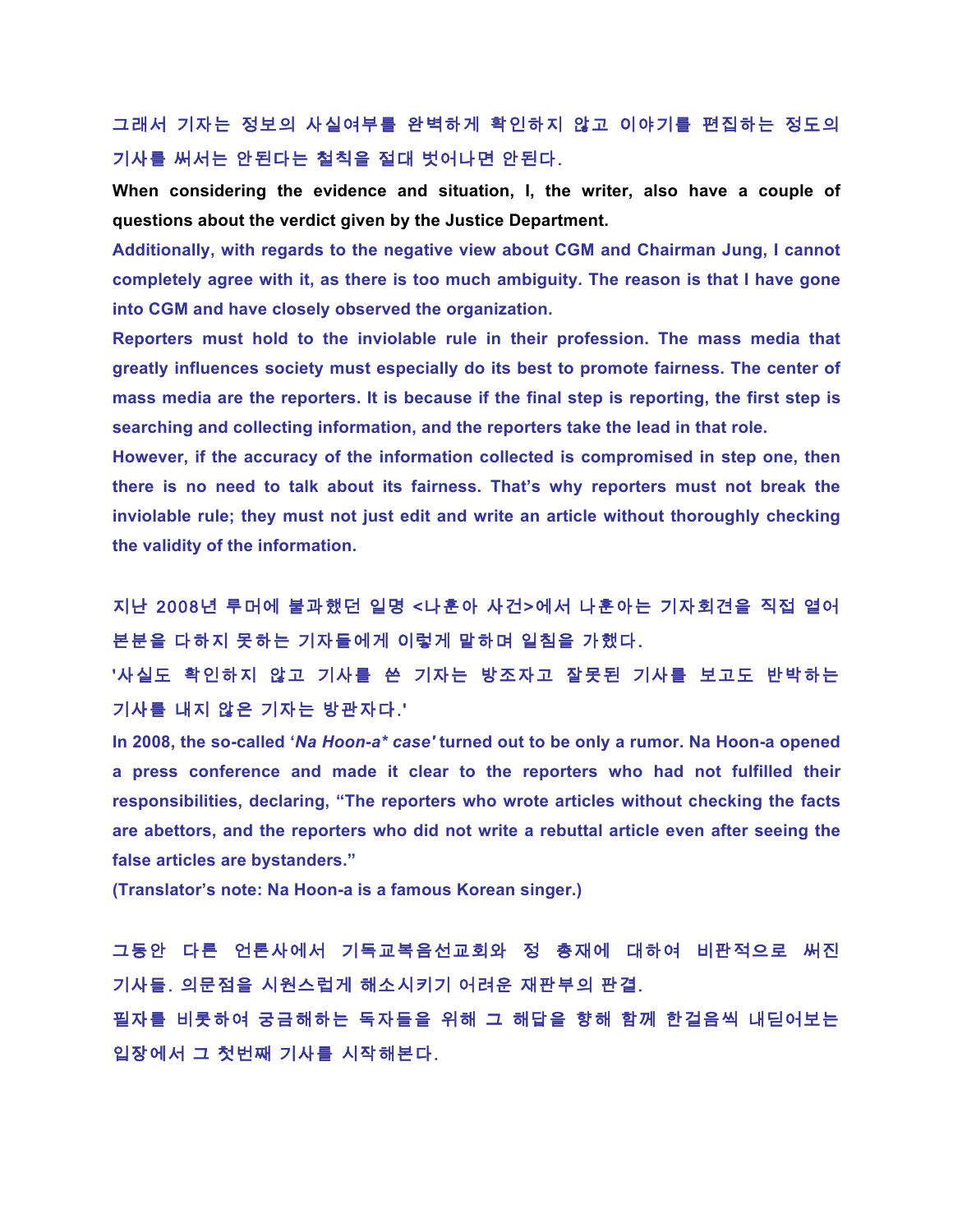**Until now, there have been articles written elsewhere in the press, criticizing CGM and Chairman Jung, and the verdict made by the Justice Department makes it difficult to resolve all the questions that have been raised.** 

**For the sake of the readers and for my own sake, as the writer, who are wondering, I am starting this first article as a means of taking one step closer to finding the answer.** 

### S방송사, JMS 교단 고발 과연 사실 인가?

**Is the report about JMS religious group by S Broadcasting System true?** 

1999년 당시 황○○씨와 기독교복음선교회 성도들이 함께 수련원으로 이동하는 과정에서 발생한 사건을 S방송사에서는 '납치사건'으로 보도하였다.

하지만 실제 경찰조사로는 납치가 아닌 단순 폭행사건이었다. 그래서 이 사실을 확인해 『경찰저널』은 S방송사가 납치사건으로 오보된 것을 '단순 폭행사건'으로 기사화한 바 있다.

그후 정 총재는 해외선교행을 떠났는데 S방송사는 JMS교단의 총재가 교인들을 성추행하고 홍콩으로 도주해 해외에서도 문제를 발생시킨다는 내용을 고발형식으로 내보냈다.

**In 1999, an incident occurred between Ms. Hwang and CGM members on their way to the Wolmyeongdong retreat center, and S Broadcasting System reported it as 'kidnapping.' However, according to the police investigation, it was not 'kidnapping' but rather, a 'simple assault.' Thus, after discovering the truth, Police Journal wrote an article about it being a simple assault case, where as S Broadcasting System had misreported it as 'kidnapping.'** 

**After that, Chairman Jung went on a missionary trip overseas, but S Broadcasting System gave a news report that the JMS chairman had sexually harassed church members, fled to Hong Kong, and was causing problems even in a foreign country.**

# 이 프로를 통해 정 총재의 행각을 기정사실화 시켰고, 다른 매체들은 확인도 없이 받아쓰기 식으로 기사를 도배하기 시작했다.

하지만 당시 방영된 프로의 내용을 뜯어보면 누구나 명확히 알아볼 수 있는 문제점이 몇 가지가 있다.

**Through the broadcasting, they made their claims about Chairman Jung seem factual, and other members of the media re-published the claims into articles without checking.**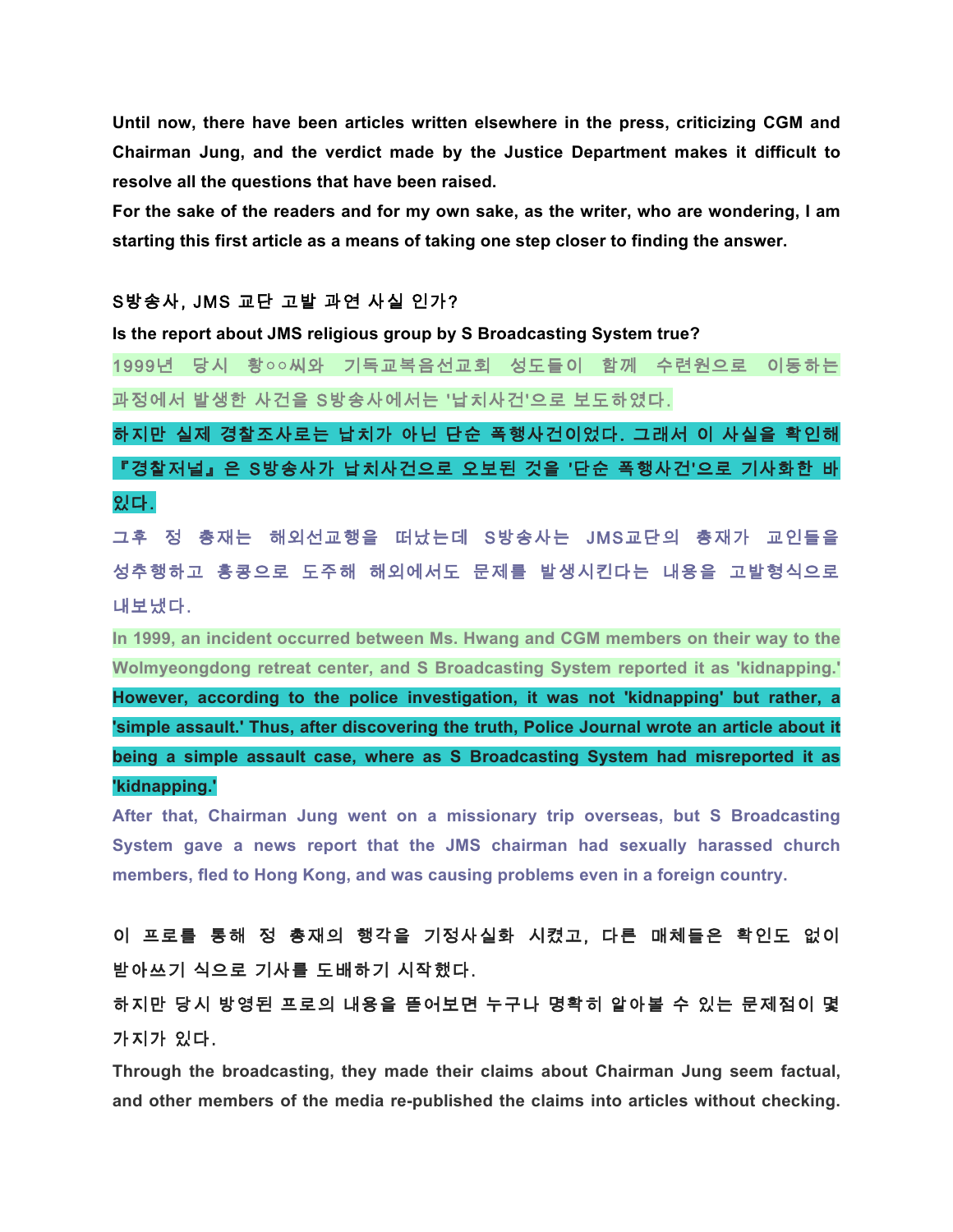**However, when analyzing the content of the show that was aired at that time, there are several issues that can be clearly identified.**

## 첫번째는 정 총재가 '여자하나를 전도해오라(?)'는 설교대목이다.

당시 방송에서 나왔던 장면은 교단에서 촬영한 영상으로 95년 주일예배 '감사하는 생활'이라는 설교였다.

그런데 방송에서 발췌한 부분의 원본내용은 "생명의 십일조 열의 하나를 전도하라"는 내용이었다.

방송은 '열의 하나'라는 부분을 명확하게 들을 수 없게 처리하였고 자막에는 '여자하나'라고 표시하여 방영하였다.

**The first issue deals with the part of the sermon where Chairman Jung had said, "Evangelize one woman," according to the show.** 

**The segment that was aired on TV at that time was the video of a Sunday service that CGM had taken in 1995 about 'The Life of Thanksgiving.'**

**The original video said, "Evangelize one person out of ten, which is the tenth of the tithe of life." However, the show distorted the audio portion for "one...of ten" so that it could not be heard clearly and added the subtitle, "one woman" and aired it in this manner.** 

### 두번째는 정 총재와 함께 있는 사람들이 모두 '여성(?)'이었던 장면이다.

방영 장면은 예배와 행사때 였는데 실제 비디오를 검토해보면 남녀가 같이 있었던 장면이었음에도 불구하고 방송은 여자들만 나오는 장면만 편집을 하여 방영하였다. 이 두 부분은 시청자들로 하여금 '이성적인 문제가 있고 여자들만 상대하는 교주'라고 인식하게끔 만들어버린 내용이다.

**The second issue is the video footage which showed that Chairman Jung was surrounded by only women. The broadcasted scene was extracted from the recording of a live service and event. When the original video was reviewed, both men and women were actually present. However, despite that, the broadcasting company selectively doctored and aired the footage so that it only showed the women.** 

**These two videos are what have given others the false impression that Jung is a religious sect leader who has sexual problems and only deals with women.** 

## 마지막은 JMS가 정 총재의 영문약자라는 주장이다.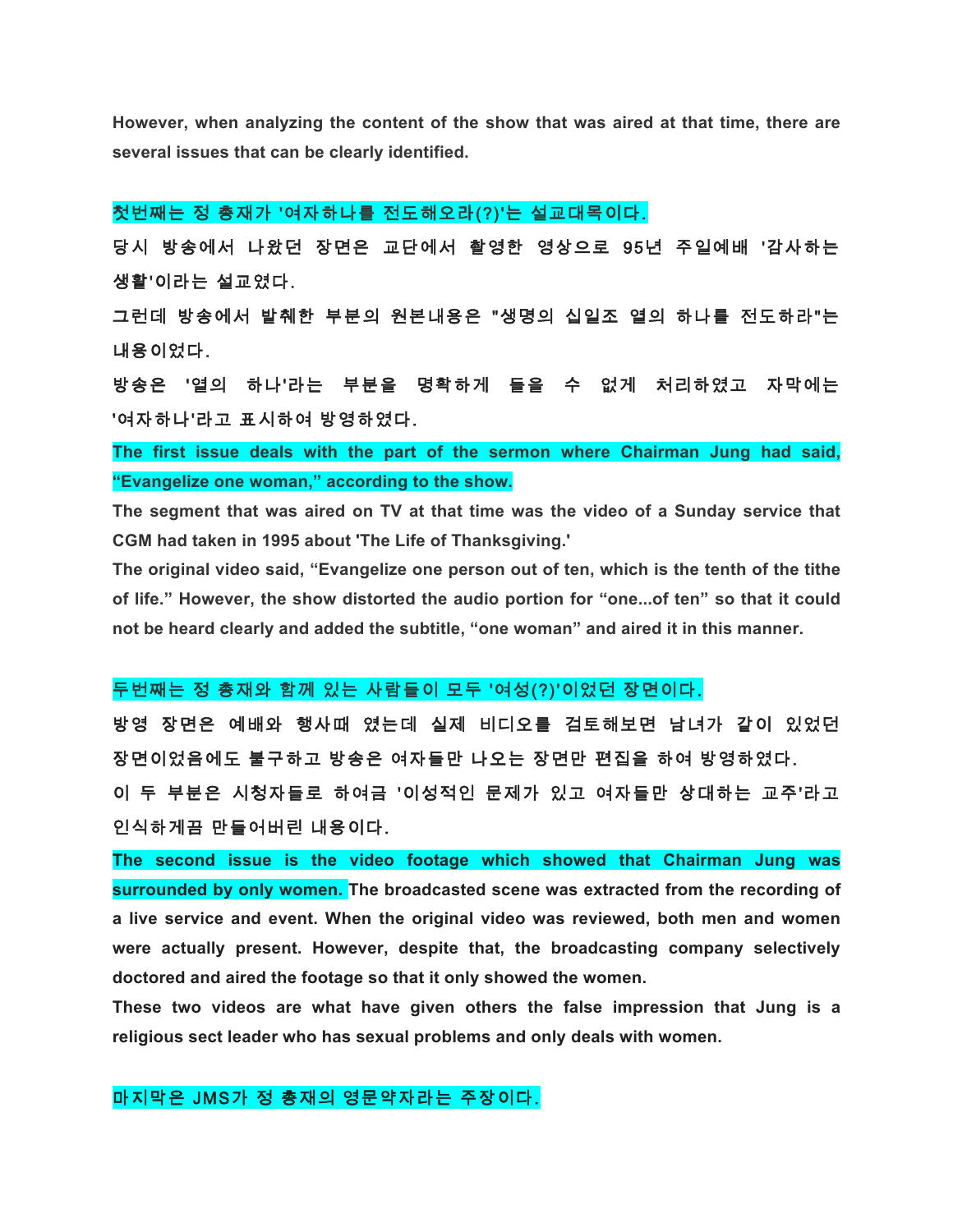하지만 기독교복음선교회는 JMS라는 명칭을 단 한번도 공식적으로 사용한 적이 없으며 취재 당시도 공식명칭으로 '국제크리스천연합'을 사용하고 있었다.

그리고 이니셜JMS는 성경 요한계시록 22장 16절에 보면 '나 예수는 교회들을 위하여 내 사자를 보내어 이것들을 너희에게 증거하게 하였노라 나는 다윗의 뿌리요 자손이니 곧 광명한 새벽별이라 하시더라'는 구절에서 인용하여 구원자인 예수님을 중심한 신앙문화를 만들어가기 위해 Jesus Morning Star를 줄여 JMS라는 용어로 회원들 간에 사용하던 것이었다.

**The last issue is a claim that JMS is the initials for Chairman Jung's name. However, CGM has not used JMS as their official name even once. And at the time of covering CGM's story, their official name was International Christian Association.**

**Actually, the initials, JMS, are an abbreviation of Jesus Morning Star, and it comes from Revelation 22:16: "I, Jesus, have sent my angel to give you this testimony for the churches. I am the Root and the Offspring of David, and the bright Morning Star." In order to make their life of faith into a culture that is centered on Jesus, the Savior, CGM members used the term JMS informally between the members.** 

**(The picture is missing)**

#### ▲법원이 판결내린 화해권고문

The document recommending reconciliation that the court adjudicated

이후로도 계속되었던 S방송사의 편파적인 보도에 대해 법원은 결국 화해권고결정을 내렸고 주요 내용은 다음과 같다.

- 김○○씨 등의 일방적인 제보 자료를 방송에 쓰면 안된다.

- 방송 48시간 전에 해당 단체에 고지해야 한다.

- 방송분의 5%를 보장하여 반론 보도를 할 수 있도록 해야한다.

- 이를 어길 시에는 건당 3,000만원을 배상해야 된다.

**The biased report about CGM by S Broadcasting System continued to be aired, so the court adjudicated reconciliation in the following manner:**

- Any report or information that is unilaterally from Kim and others must not be aired.
- Must notify all pertinent parties 48 hours before airing any related material.
- Reserve 5% of airtime for rebuttal purposes.
- Violation of these rules will result in a penalty of \$30,000 dollars per instance.